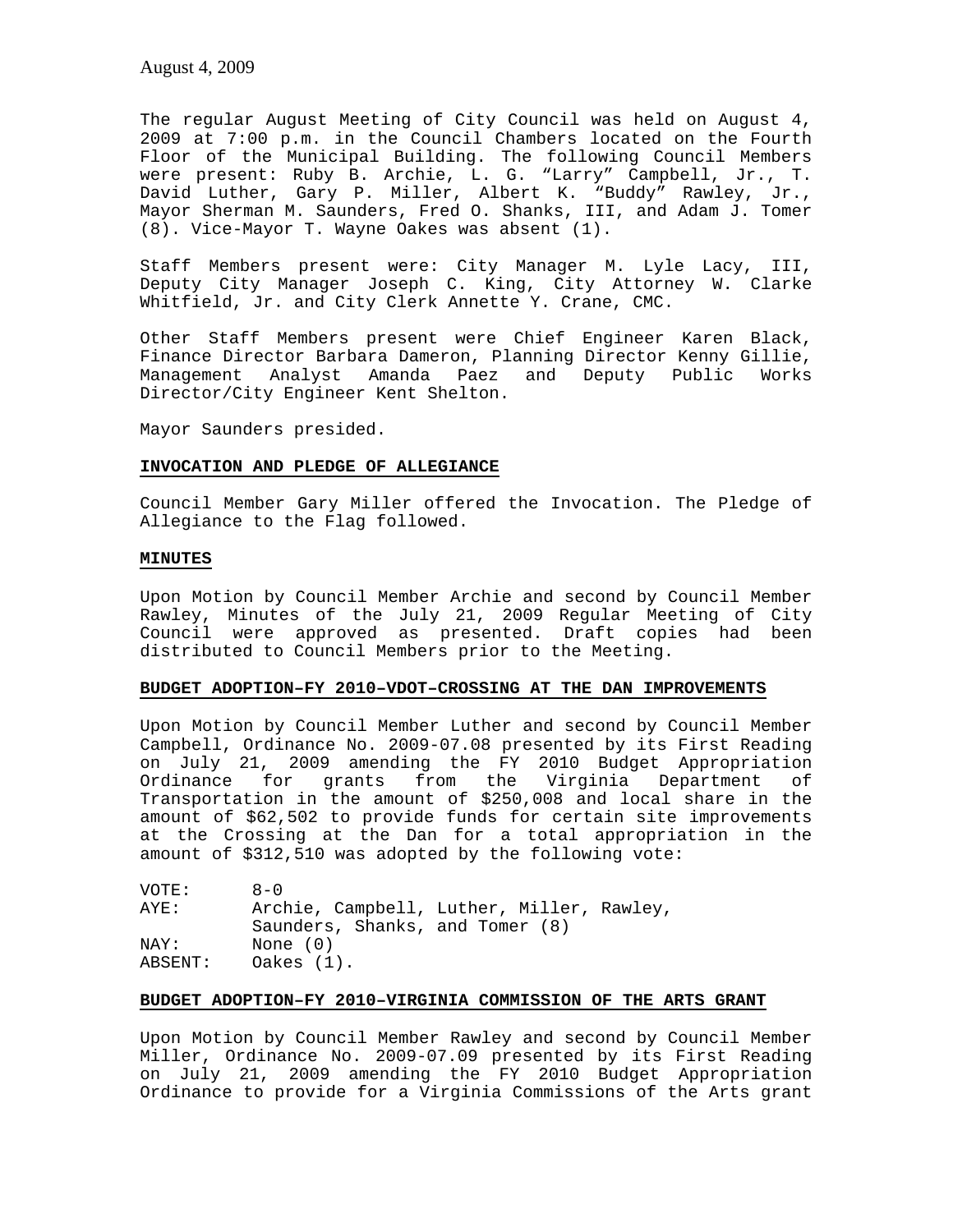in the amount of \$5,000 and to provide for the local share in the amount of \$5,000 for a total grant of \$10,000 was adopted by the following vote:

VOTE: 8-0 AYE: Archie, Campbell, Luther, Miller, Rawley, Saunders, Shanks, and Tomer (8) NAY: None (0)<br>ABSENT: Oakes (1 Oakes (1).

### **PUBLIC HEARING–SPECIAL USE PERMIT AT 212 MURPHY CIRCLE-DAYCARE**

Mayor Saunders opened the floor for a Public Hearing to consider a request by Stokesland United Methodist Church for a Special Use Permit to provide for a child daycare center operation at 212 Murphy Circle. Notice of the Public Hearing had been published in the Danville Register and Bee on July 21 and 28, 2009.

Sharon Holder and Kitty Adkins, who will operate the center, and Pastor Rev. William Setliff appeared to speak in favor of the permit and to answer any questions from Council Members and citizens.

No one further desired to be heard and the Public Hearing was closed.

Council Member Tomer moved adoption of an Ordinance entitled:

## ORDINANCE NO. 2009-08.01

AN ORDINANCE GRANTING A SPECIAL USE PERMIT TO ALLOW A DAY CARE CENTER (CHILD) IN ACCORDANCE WITH ARTICLE 3.E, SECTION C, ITEM 7, OF CHAPTER 41 OF THE CODE OF THE CITY OF DANVILLE, VIRGINIA, 1986, AS AMENDED, SUBJECT TO CONDITIONS AT 212 MURPHY CIRCLE.

The Motion was seconded by Council Member Archie and carried by the following vote:

VOTE: 8-0 AYE: Archie, Campbell, Luther, Miller, Rawley, Saunders, Shanks, and Tomer (8) NAY: None (0) ABSENT: Oakes (1).

## **PUBLIC HEARING–AMEND LAND USE PLAN & REZONE 921 INDUSTRIAL AVENUE**

Mayor Saunders opened the floor for a Public Hearing to consider a request amend the Year 2020 Land Use plan and rezone property at 921 Industrial Avenue to allow for the re-opening of an auto repair facility. Notice of the Public Hearing had been published in the Danville Register and Bee on July 21 and 28, 2009.

Sheley Hicks, who requested rezoning to re-open an auto repair facility, appeared to answer questions from Council Member and citizens.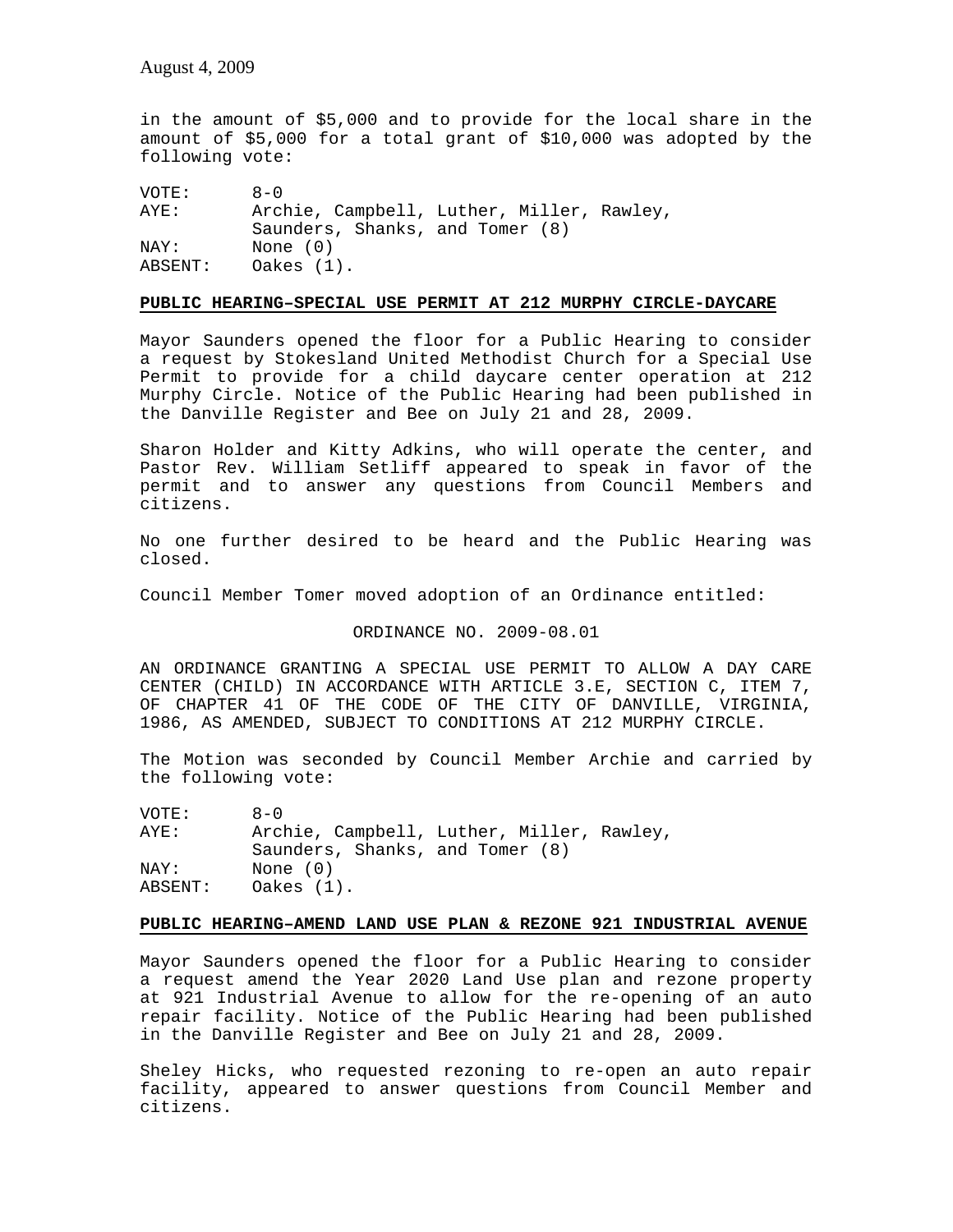No one further desired to be heard and the Public Hearing was closed.

Council Member Campbell moved adoption of an Ordinance entitled:

ORDINANCE NO. 2009-08.02

AN ORDINANCE GRANTING AMENDING THE YEAR 2020 LAND USE PLAN FROM URBAN SINGLE FAMILY TO COMMUNITY SERVICE AND REZONING FROM OT-R OLD TOWN RESIDENTIAL DISTRICT TO HR-C HIGHWAY RETAIL DISTRICT, 921 INDUSTRIAL AVENUE.

The Motion was seconded by Council Member Rawley and carried by the following vote:

| VOTE:   | $A - 0$                                   |
|---------|-------------------------------------------|
| AYE:    | Archie, Campbell, Luther, Miller, Rawley, |
|         | Saunders, Shanks, and Tomer (8)           |
| NAY:    | None $(0)$                                |
| ABSENT: | Oakes $(1)$ .                             |

### **PUBLIC HEARING–AMEND LAND USE PLAN & REZONE 2034 NORTH MAIN**

Mayor Saunders opened the floor for a Public Hearing to consider a request amend the Year 2020 Land Use plan and rezone property at 2034 North Main Street to allow for a retail sales operation. Notice of the Public Hearing had been published in the Danville Register and Bee on July 21 and 28, 2009.

Mattie Knox appeared to request the operation of a retail sales facility and to answer questions from Council Members and citizens. Ms. Knox stated she currently operated a beauty salon at the location, but would like to operate a thrift store there instead.

No one further desired to be heard and the Public Hearing was closed.

Council Member Shanks moved adoption of an Ordinance entitled:

ORDINANCE NO. 2009-08.03

AN ORDINANCE GRANTING AMENDING THE YEAR 2020 LAND USE PLAN FROM URBAN SINGLE FAMILY TO COMMUNITY SERVICE AND REZONING FROM N-C NEIGHBORHOOD COMMERCIAL DISTRICT TO "CONDITIONAL" HR-C HIGHWAY RETAIL COMMERCIAL DISTRICT, 2034 NORTH MAIN STREET.

The Motion was seconded by Council Member Archie and carried by the following vote:

VOTE: 8-0<br>AYE: Arcl Archie, Campbell, Luther, Miller, Rawley, Saunders, Shanks, and Tomer (8) NAY: None (0)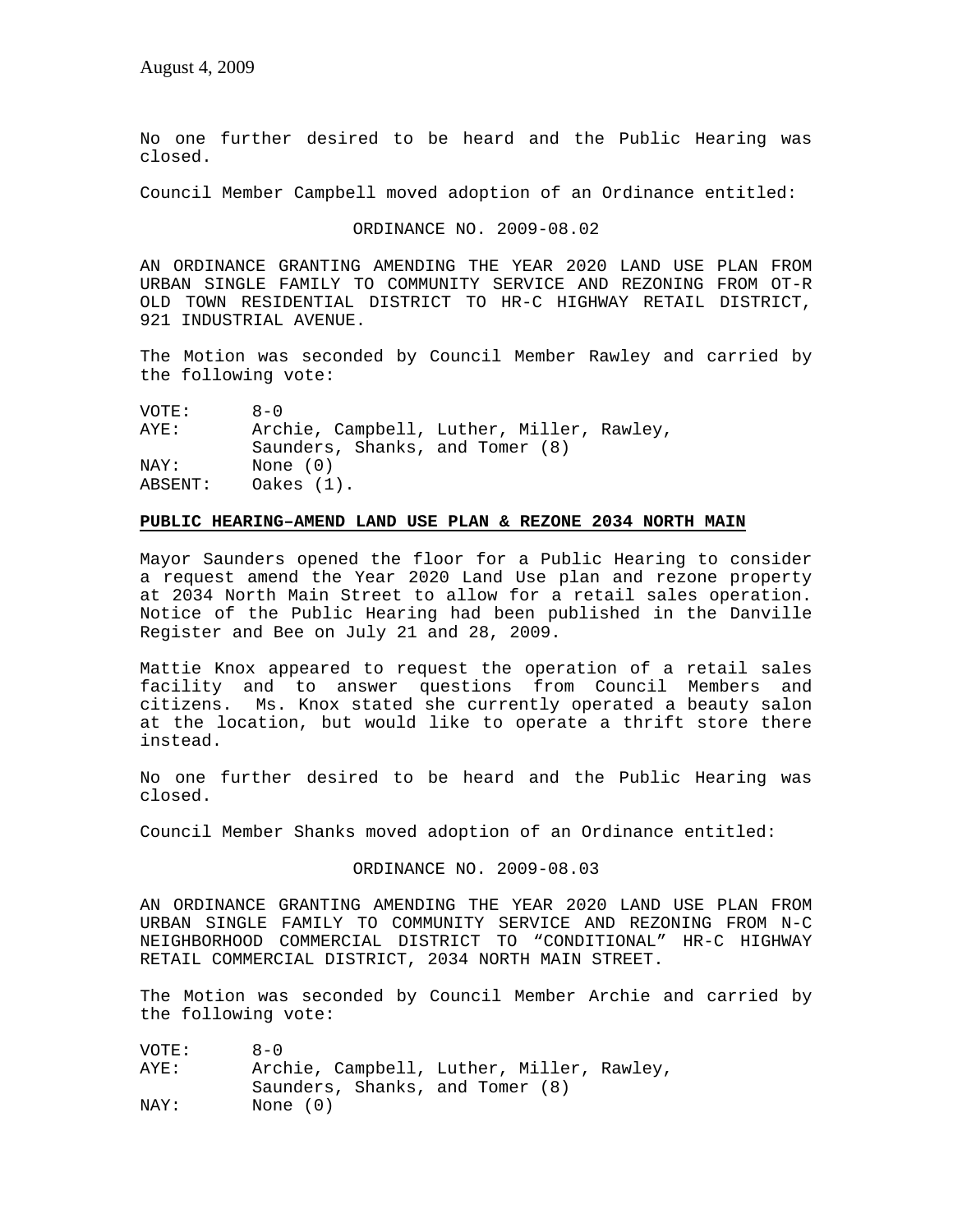ABSENT: Oakes (1).

## **BUDGET AMENDMENT-FY 2010-SAFE ROUTES TO SCHOOL PROGRAM-VDOT**

Upon Motion by Council Member Archie and second by Council Member Miller, an Ordinance entitled:

ORDINANCE NO. 2009-08.04

AN ORDINANCE AMENDING THE FISCAL YEAR 2010 BUDGET APPROPRIATION ORDINANCE ANTICIPATING REVENUES FROM THE VIRGINIA DEPARTMENT OF TRANSPORTATION SAFE ROUTES TO SCHOOL PROGRAM IN THE AMOUNT OF \$236,300

was presented by its First Reading, as required by City Charter, to lie over before final adoption.

## **BUDGET AMENDMENT – FY 2010 – HOMELAND SECURITY FUNDS**

Upon Motion by Council Member Rawley and second by Council Member Miller, an Ordinance entitled:

### ORDINANCE NO. 2009-08.05

AN ORDINANCE AMENDING THE FISCAL YEAR 2010 BUDGET APPROPRIATION ORDINANCE TO PROVIDE FOR A GRANT IN THE AMOUNT OF \$25,550 FROM THE VIRGINIA OFFICE OF EMERGENCY MEDICAL SERVICES, PROVIDED BY THE DEPARTMENT OF HOMELAND SECURITY (DHS), STATE HOMELAND SECURITY PROGRAM (SHSP), AND APPROPRIATING SAME

was presented by its First Reading, as required by City Charter, to lie over before final adoption.

### **VDOT REVENUE SHARING PROGRAM FUNDS-PUBLIC WORKS STREET PROJECTS**

Council Member Archie moved adoption of a Resolution entitled:

#### RESOLUTION NO. 2009-08.01

A RESOLUTION APPROVING A REQUEST TO THE VIRGINIA DEPARTMENT OF TRANSPORTATION TO ALLOCATE REVENUE SHARING PROGRAM FUNDS FOR VARIOUS STREET MAINTENANCE AND HIGHWAY IMPROVEMENT PROJECTS.

The Motion was seconded by Council Member Campbell and carried by the following vote:

| VOTE:   | $A - 0$                                   |
|---------|-------------------------------------------|
| AYE:    | Archie, Campbell, Luther, Miller, Rawley, |
|         | Saunders, Shanks, and Tomer (8)           |
| NAY:    | None $(0)$                                |
| ABSENT: | Oakes $(1)$ .                             |

#### **COMMUNICATIONS**